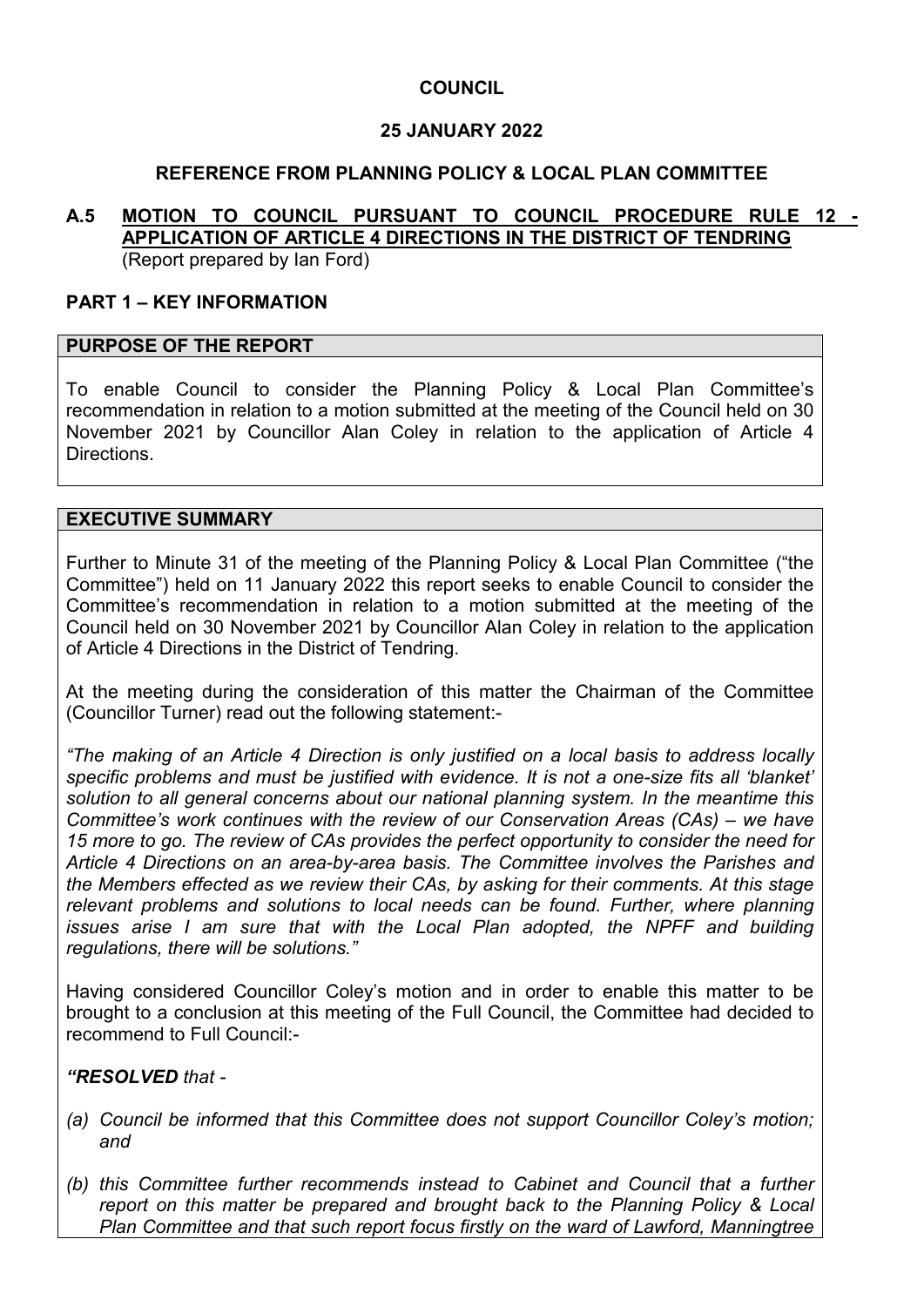#### **RECOMMENDATIONS**

- **(a) That Council does not support Councillor Alan Coley's Motion; and**
- **(b) That Council requests that a further report on this matter be prepared and brought back to the Planning Policy & Local Plan Committee and that such report focus firstly on the ward of Lawford, Manningtree and Mistley.**

# **PART 2 – SUPPORTING INFORMATION**

### **BACKGROUND**

At its meeting held on 30 November 2021 (Minute 90 refers) Council had before it a motion submitted by Councillor Coley pursuant to the provisions of Council Procedure Rule 12 in which he proposed that the Council requests the Cabinet to extend the application of Article 4 Directions in the District. That Motion was worded as follows:-

*"In order to preserve Tendring's uniqueness, heritage, amenity areas and the established areas of industrial and commercial activity:-* 

*This Council requests its Cabinet to explore the option of applying for an Article 4 Direction in respect of appropriate Conservation Areas, Industrial Estates and Commercial and Retail Centres in the District of Tendring."* 

At the meeting of the Council, Councillor Coley had formally moved the motion. Councillor G V Guglielmi had then formally seconded the motion.

Councillors Coley and Guglielmi had then each explained the purpose of the motion.

The Leader of the Council (Councillor Stock OBE) had then spoke to the Motion and explained that he felt that the Motion should appropriately be referred to the Planning Policy & Local Plan Committee for consideration and report as that Committee was best placed to advise Council and Cabinet on the best way forward.

The Chairman of the Council (Councillor Bray) had concurred with that view and had therefore decided that the motion would be referred to the Planning Policy & Local Plan Committee as the appropriate body on the grounds that it was best placed to advise Council and Cabinet on the best way forward.

The motion had thereupon stood referred to the Planning Policy & Local Plan Committee for its consideration in accordance with the provisions of Council Procedure Rules 12.5 and 12.6.

Councillor Coley's motion had then been duly submitted to the meeting of that Committee held on 11 January 2022 (Minute 31 refers).

In accordance with Council Procedure Rule 12.6 (Referred Motions – Right of Mover to Attend Meeting), Councillor Coley had attended that meeting to answer any questions and/or points of clarification, if requested.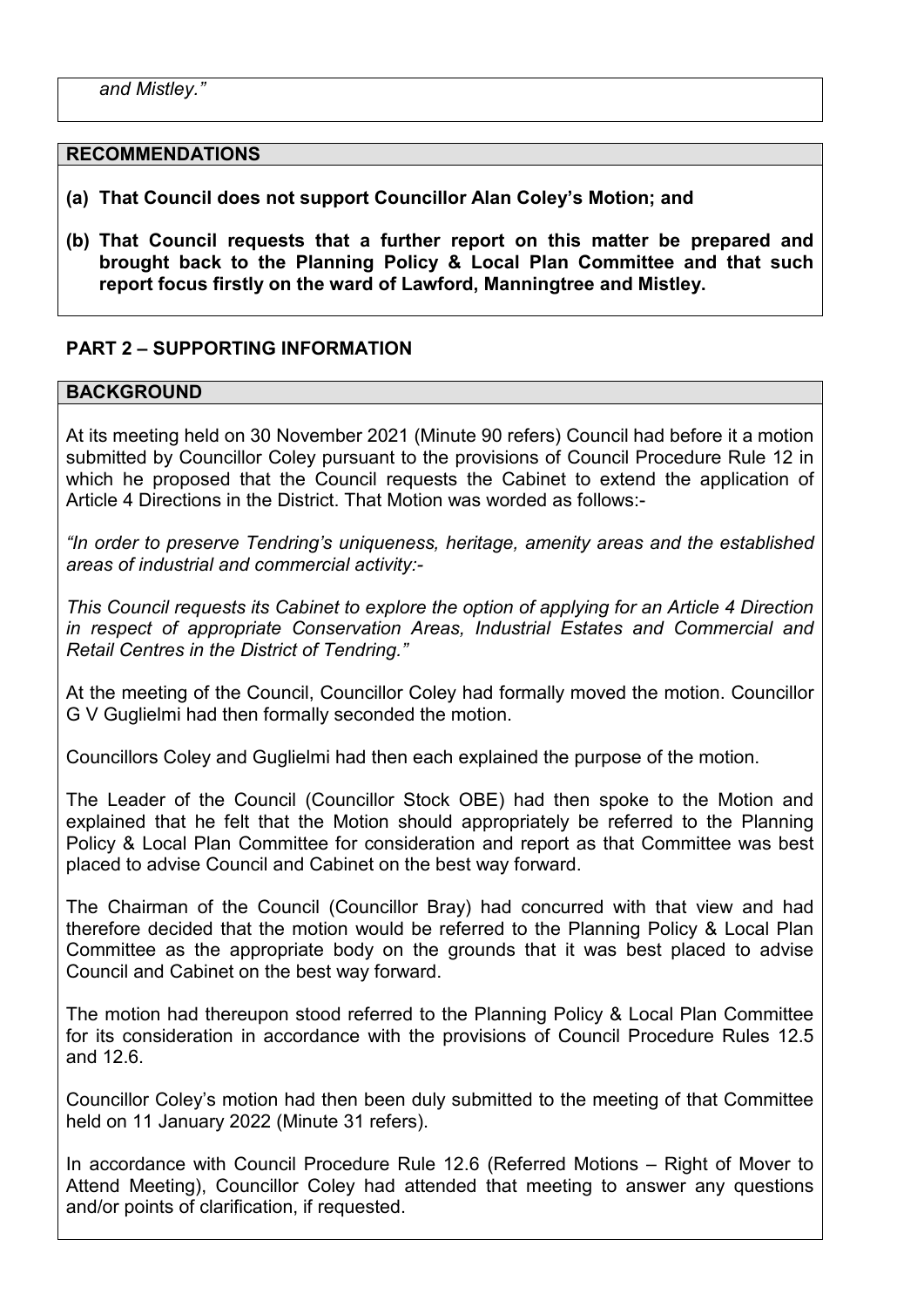The Planning Policy & Local Plan Committee was also aware at that meeting that Council Procedure Rule 12.5 (Referral of Motions) stated that:-

*"Where a motion has been referred in accordance with Rule 12.4 the Cabinet or any relevant Committee shall (subject to the provisions of Rule 12.6) be required to consider such motion and to advise the Council (by no later than the second Ordinary Meeting of the Council held following the date of Council's referral\*) of their opinion and reason as to whether such motion should be supported in its original format.* 

*Prior to making its decision Cabinet or the relevant Committee may following consultation with Officers, require further information to be presented to them for consideration on the implications of the proposed motion. Such a report must be considered in a timely manner.* 

*If the Cabinet or relevant Committee decides to advise the Council of its opinion that such motion in its original format should not be not supported, the Cabinet or relevant Committee may, in addition, suggest to the Council that an amended motion be proposed.* 

*Once Cabinet or any relevant Committee has considered the motion it will be referred back to Council with the recommendation. If an amended motion is proposed by Cabinet, or relevant Committee, when presented back to Council, the amended motion will be debated first, in accordance with Rule 16.5 and Rule 16.10 (b)."* 

**\*** In this instance the relevant Full Council meeting is on 29 March 2022.

The Committee was also reminded that the making of Article 4 directions was an executive function and that, consequently, the Committee and full Council were limited in being able to make recommendations to Cabinet for consideration.

All decisions made by Tendring District Council must follow the general principles of decision making, as set out in Article 13 of the Council's Constitution:

## *"13.02 Principles of Decision Making*

*All decisions of the Council will be made in accordance with the following principles:* 

- *(a) Proportionality (i.e. the action must be proportionate to the desired outcome);*
- *(b) Due consideration of all the relevant factors and options, taking into account the results of any consultation undertaken and the professional advice of Officers;*
- *(c) Respect for human rights, and equality and diversity;*
- *(d) A presumption in favour of openness;*
- *(e) Clarity of aims and desired outcomes; and*
- *(f) Transparency (i.e. explaining what options were considered and giving the reasons for that decision).*

*In addition, decision-makers were required to follow the relevant procedure rules, as set out in Part 5 or Article 7, as appropriate when considering the matter."* 

The full implications of the proposals referred to in Coley's motion are unknown at this stage and would require further research before an informed decision could be made. Alternatively, any recommendation to proceed would be subject to the implications being fully considered by Cabinet prior to approvals, to ensure any action was taken in accordance with the Council's Budget and Policy Framework.